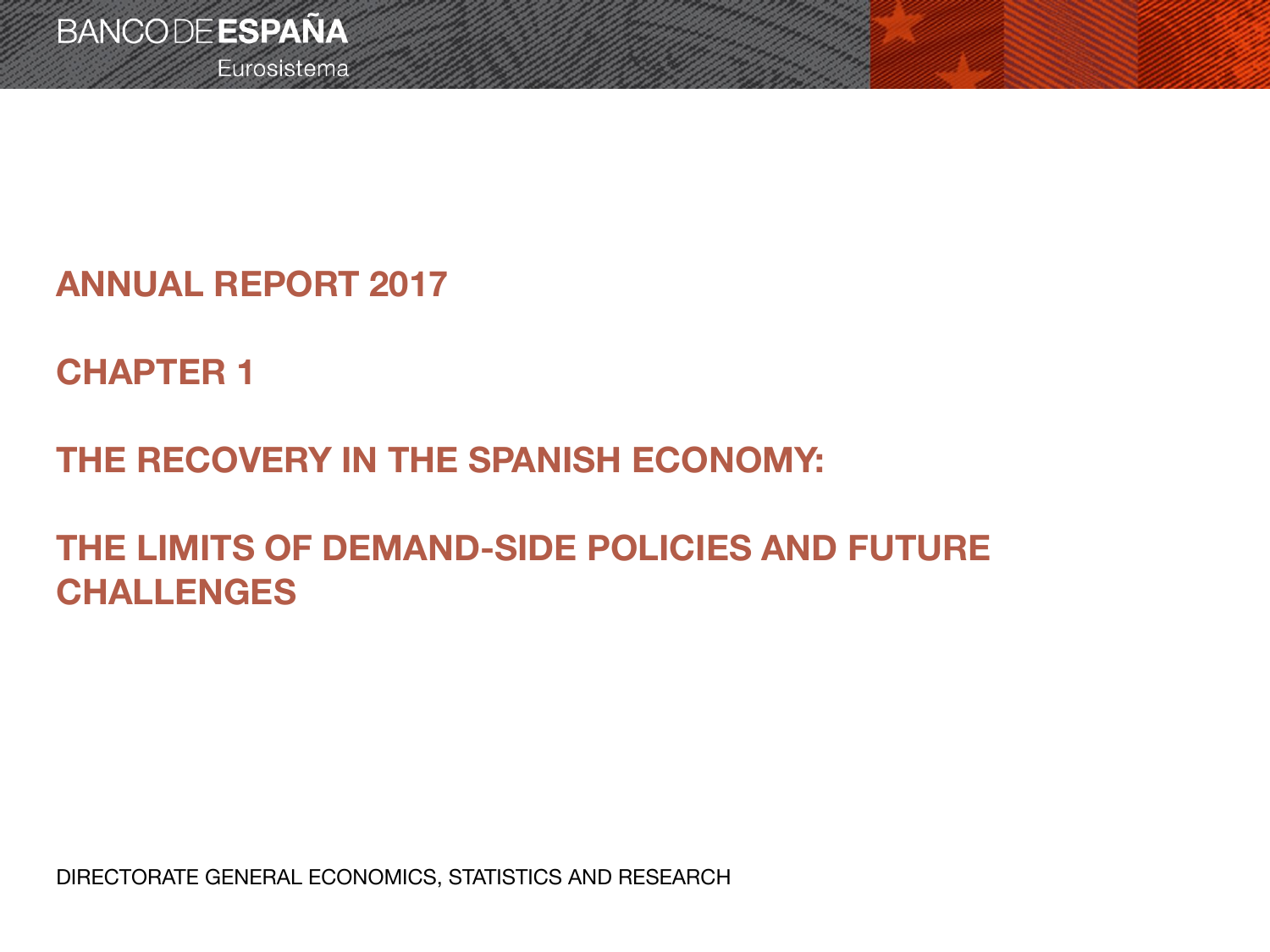# **IMPROVED EXTERNAL OUTLOOK**

Greater buoyancy of world trade.

Rise in investment in the advanced economies.

Inflation contained despite rise in oil prices.

Risks: re-pricing in some financial markets; Brexit negotiations; restrictions on international trade.

GDP AND DEMAND COMPONENTS IN ADVANCED ECONOMIES







SOURCES: WEO (World Economic Outlook) and Datastream. a. Aggregate of United States, euro area, United Kingdom and Japan.

#### **BANCODE ESPAÑA** Eurosistema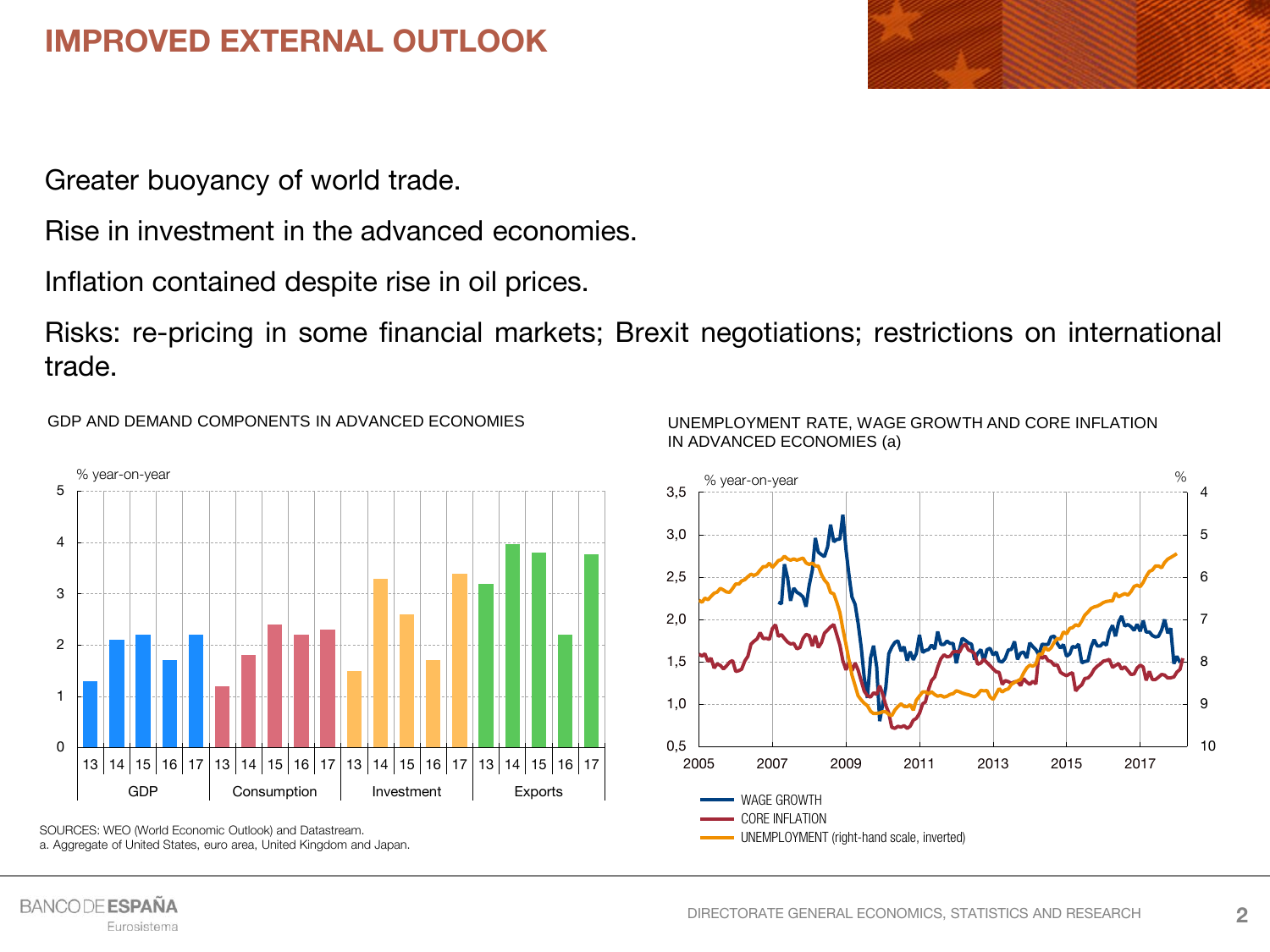#### **ROBUST EURO AREA GROWTH WITH MODERATE INFLATION**



The strength of activity is underpinned by favourable financial conditions and intense job creation.

Moderate inflation outlook that determines the ECB's accommodative monetary policy stance.

Ahead there is room for improvement in the use of productive factors, conducive to the continuity of the current upturn.



#### COMPENSATION PER EMPLOYEE AND UNEMPLOYMENT RATE (a)

#### SOURCES: Banco de España, ECB and Eurostat.

a. The unemployment rate is the quarterly average of the monthly rates. The expanded unemployment rate takes into account individuals who are unemployed, underemployed, available for but not seeking work and unavailable for work. It is calculated by including in the denominator, in addition to the labour force, workers who are available for but not seeking work and those who are unavailable for work.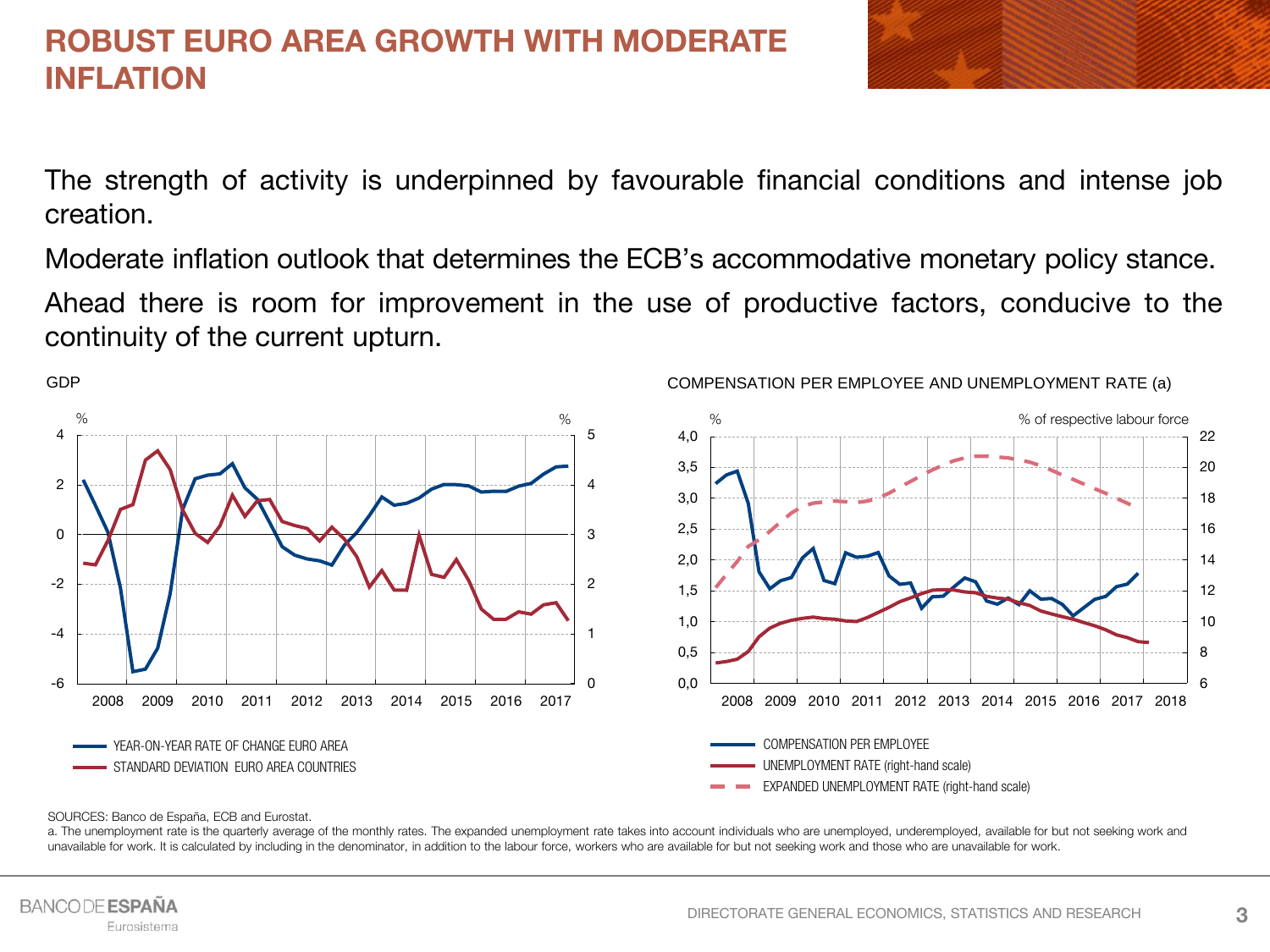# **THE STRENGTH OF ACTIVITY IN SPAIN WAS EXTENSIVE TO ALL THE DEMAND COMPONENTS**



Along with structural factors (gains in competitiveness), transitory factors remain in place that have helped prolong the current recovery.

Recovery more balanced between domestic and external demand than in previous expansions.

Moderate impact of the political situation in Catalonia.

The increase in activity once again exceeded the expectations at the start of the year. This was due to the more favourable behaviour of foreign markets.



SOURCES: INE and Banco de España.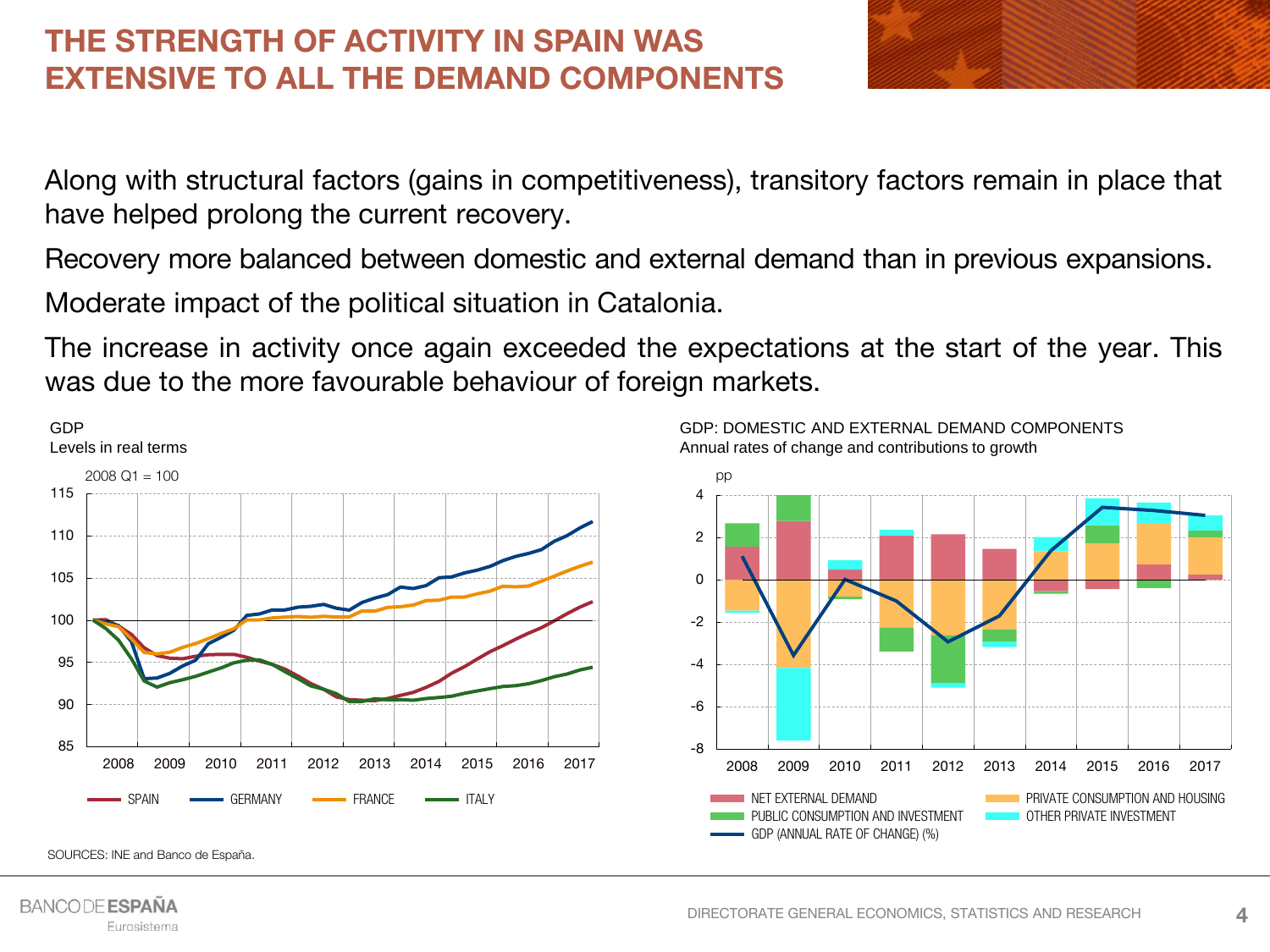# **LOSS OF MOMENTUM OF CONSUMPTION AND DECLINE IN THE SAVING RATE**



Very easy financial conditions and improved household wealth position.

In 2017 the slowdown in consumption (to 2.4%) was less than that in disposable income (to 0.6%).

The decline in the saving rate (by 7 pp since 2009) is in response to various factors (labour market; interest rates; growth expectations; oil prices).

The improvement in residential investment has contributed to the reduction in households' financing capacity.



PRIVATE CONSUMPTION AND DISPOSABLE INCOME





SOURCES: INE and Banco de España.

a. Cumulative four-quarter data.

b. Estimate based on estimated change in housing stock, average floor area of housing and price per m2.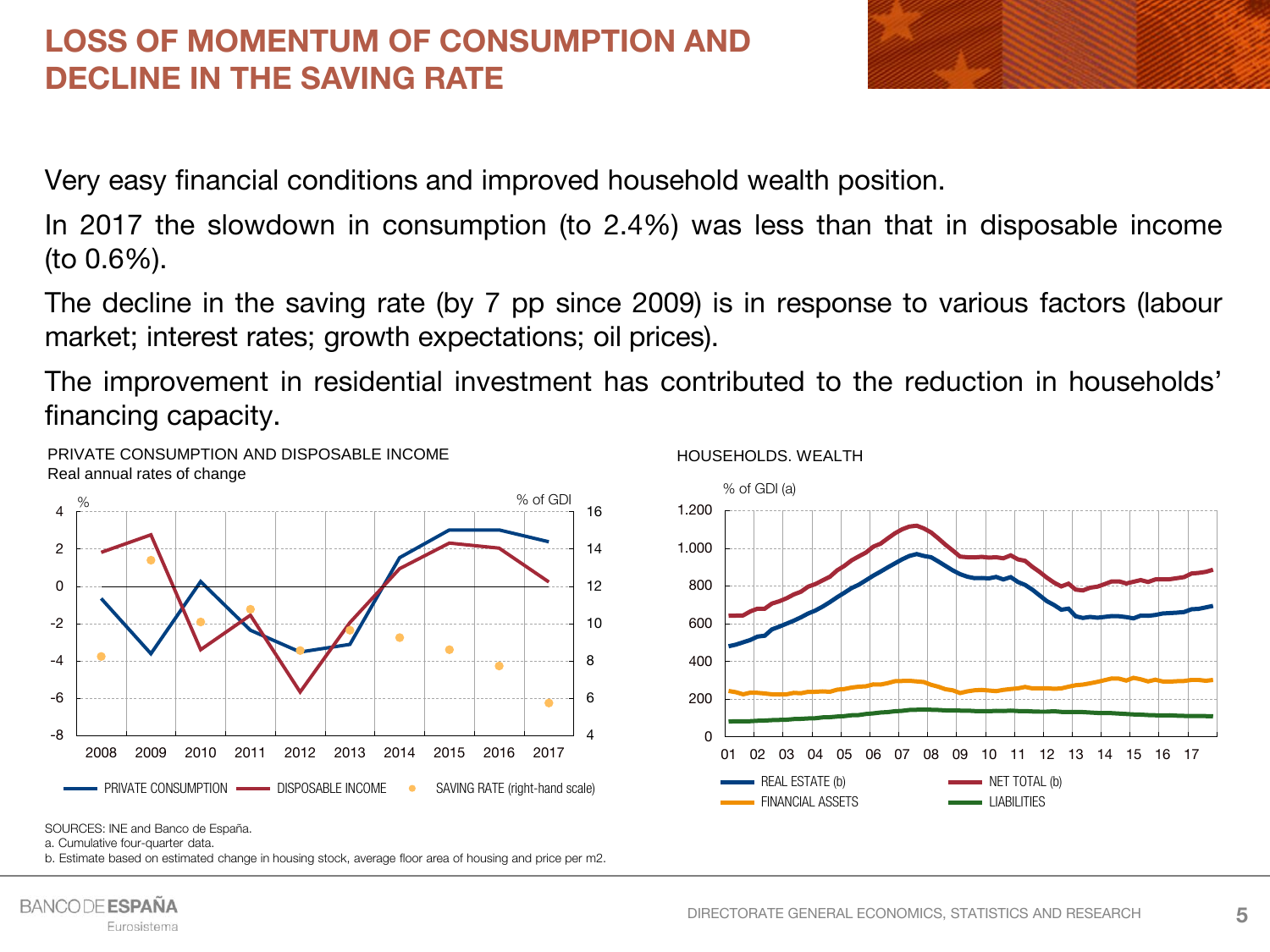## **FINANCING CONDITIONS AND PROFITS SUSTAINED INVESTMENT**



Pick-up in credit flows, especially to SMEs, despite the contraction in outstanding loans to NFCs (1.1%).

Strength of financial position: the debt ratio stood at 80% of GDP.

The estimated growth of investment (5%) was somewhat lower than that of the previous years.

The sector's lending capacity has continued to be the main support for maintaining the nation's positive balance (1.9% of GDP).



CORPORATE SAVING AND GROSS FIXED CAPITAL FORMATION





SOURCES: INE and Banco de España.

a. Interest-bearing borrowing.

b. Seasonally and calendar-adjusted series.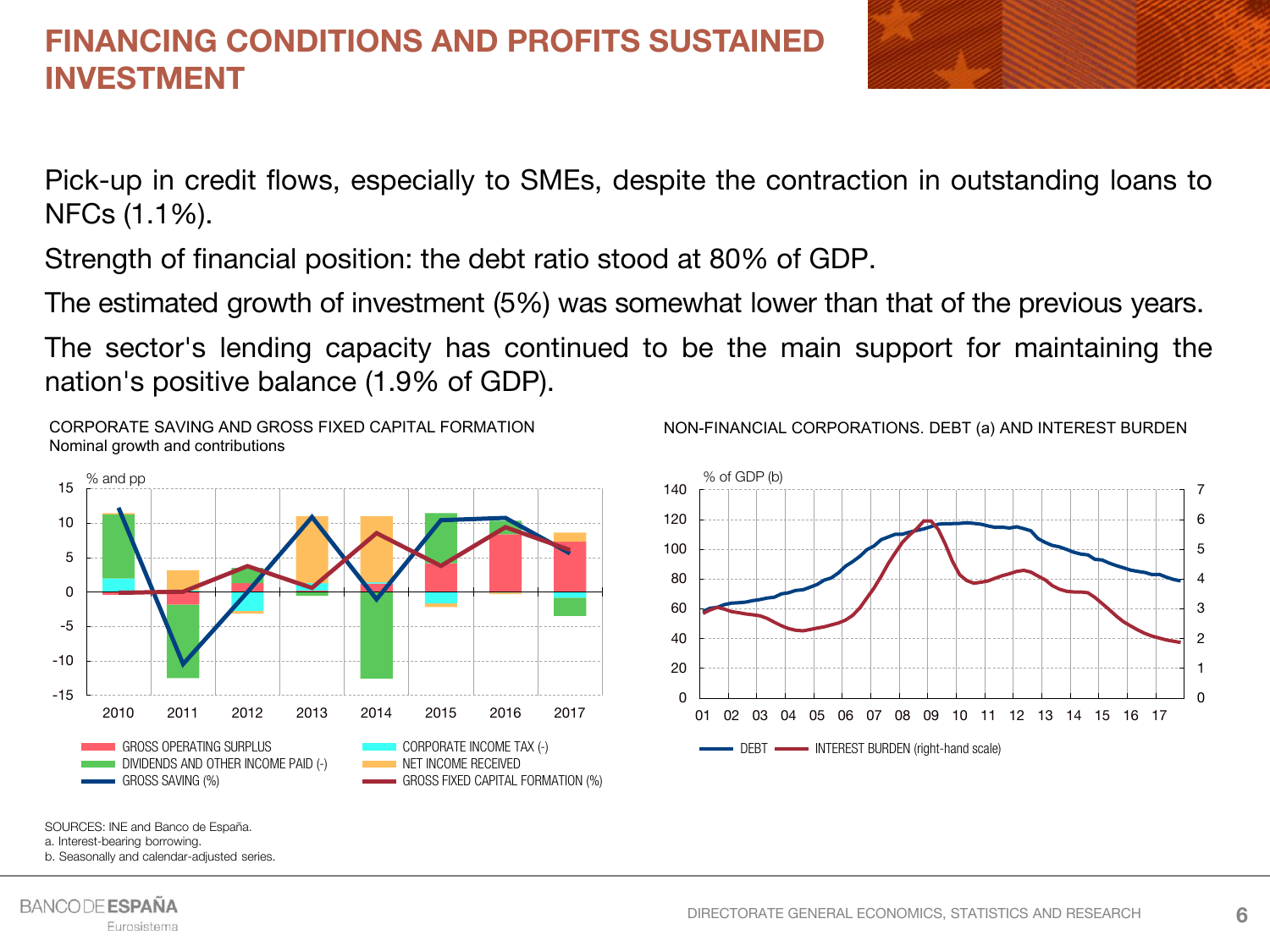# **ACCELERATION IN EXPORTS IN 2017**

Exports accelerated in 2017 (5%) but did so to a lesser extent than markets.

Of note was the dynamism of tourism services, as in 2016, and the acceleration in goods exports.

Following the crisis, the increase in regular exporting companies is providing structural support to exports.



TOTAL EXPORTS: GROWTH AND CONTRIBUTIONS (a)

EXPORT COMPONENTS Real annual rates of change



SOURCES: INE and Banco de España.

a. Using the export equation of the Banco de España's satellite model for the foreign sector.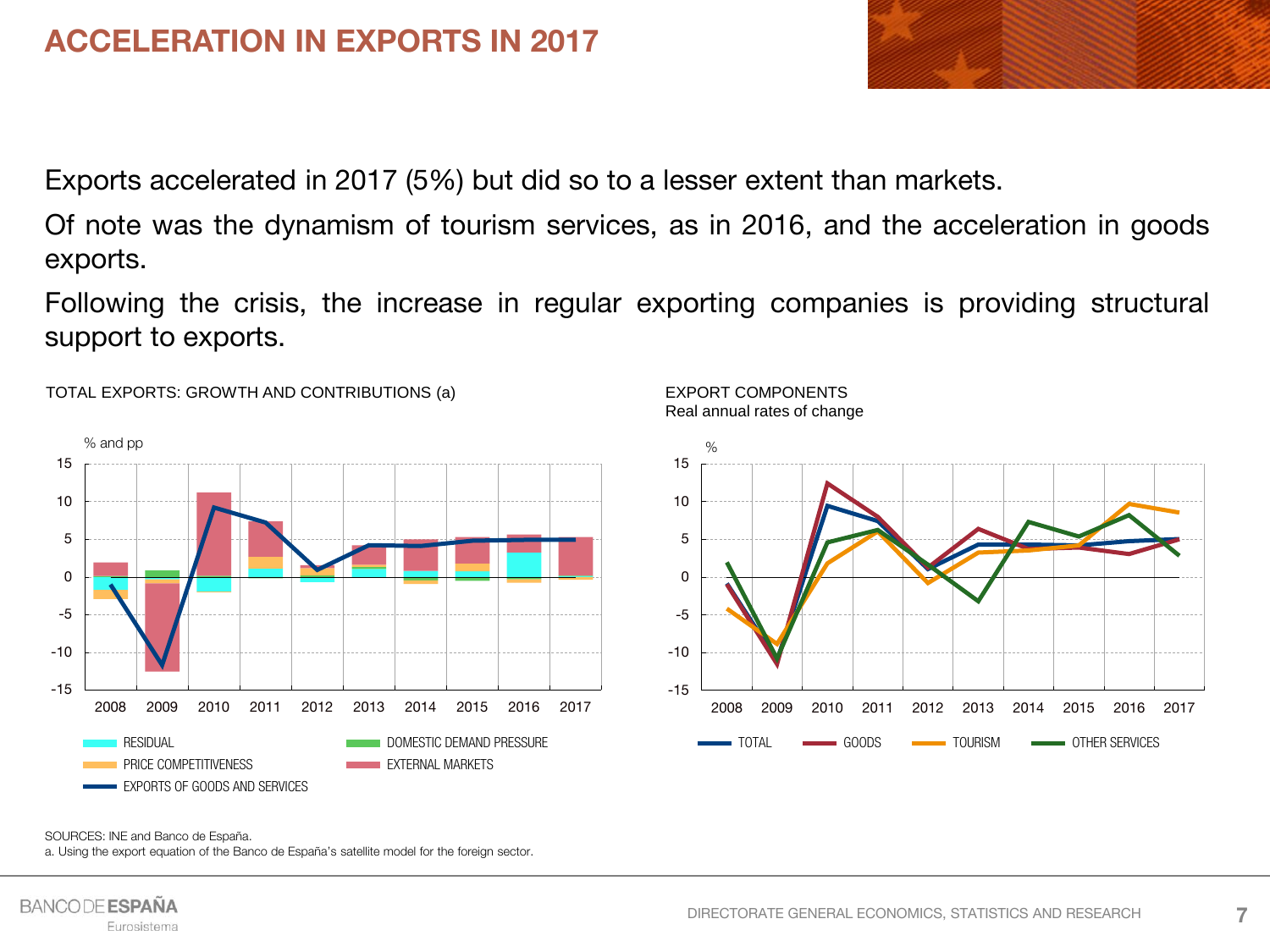# **THE PERFORMANCE OF CONSTRUCTION AND INDUSTRY WAS MORE EXPANSIONARY THAN THAT OF SERVICES**

Value added in construction showed the highest growth, followed by industry, which regained its pre-crisis level.

The sector that has gained most weight since the crisis (9 pp) both in terms of employment and of value-added is services.



SOURCES: Eurostat, INE and Banco de España.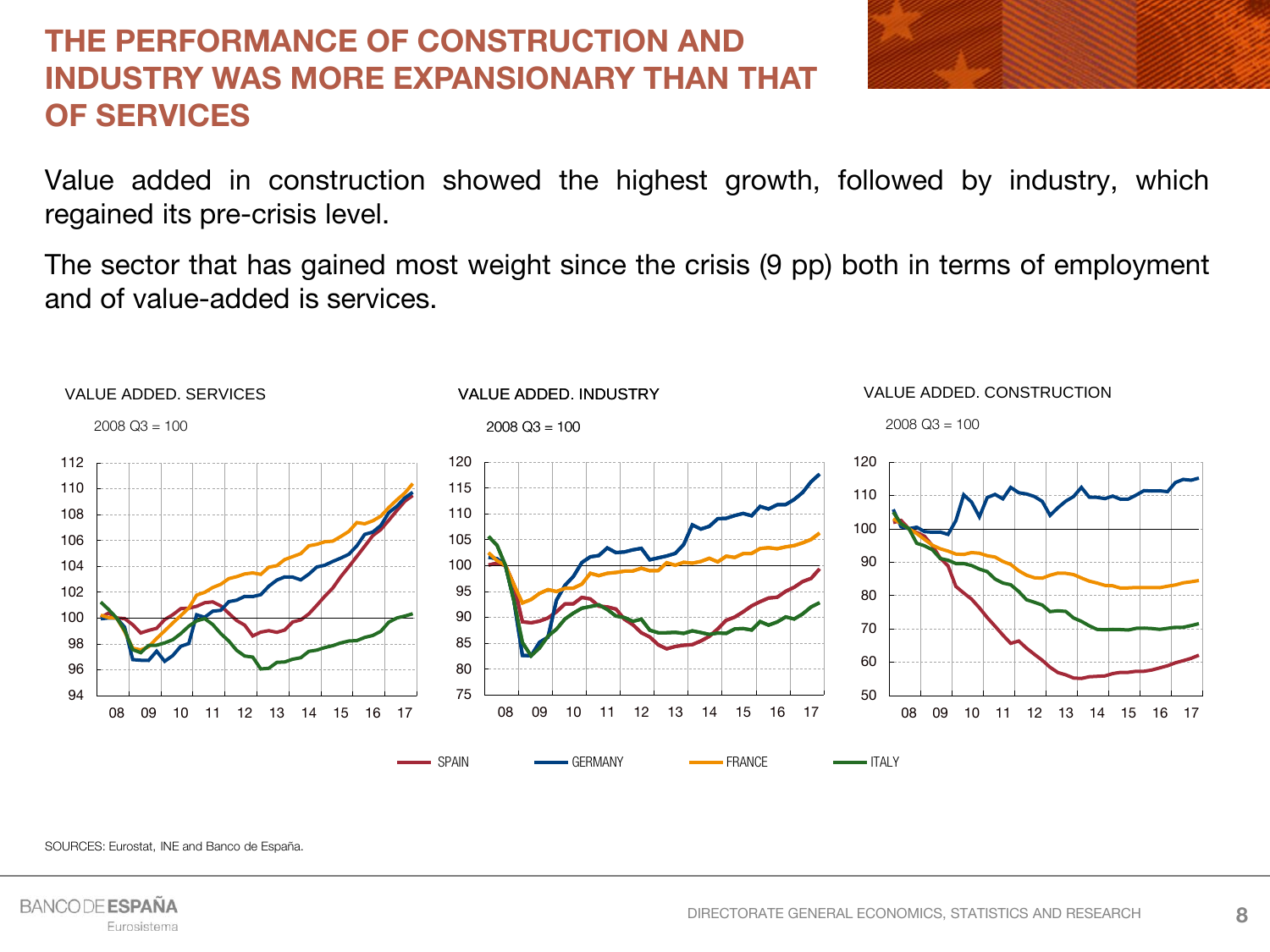

Notable job creation has contributed to significantly reducing the unemployment rate (16.5%; 10 pp down on the 2013 peak) and long-term unemployment relative to total unemployment stands at 50.4%.

Modest increase in wage remuneration in real terms (0.4% in the 2014-2017 period).

Composition effects (new entrants) have contributed to the moderation in wages and productivity.



UNEMPLOYMENT AND LONG-TERM UNEMPLOYMENT RATES

SOURCES: INE and Banco de España.

a. Long-term unemployed: persons who have been unemployed for a year or more. Incidence: proportion of total unemployed who have been unemployed for a year or more. b. Nominal wage is the compensation per employee according to Quarterly National Accounts. The nominal wage deflator is the CPI.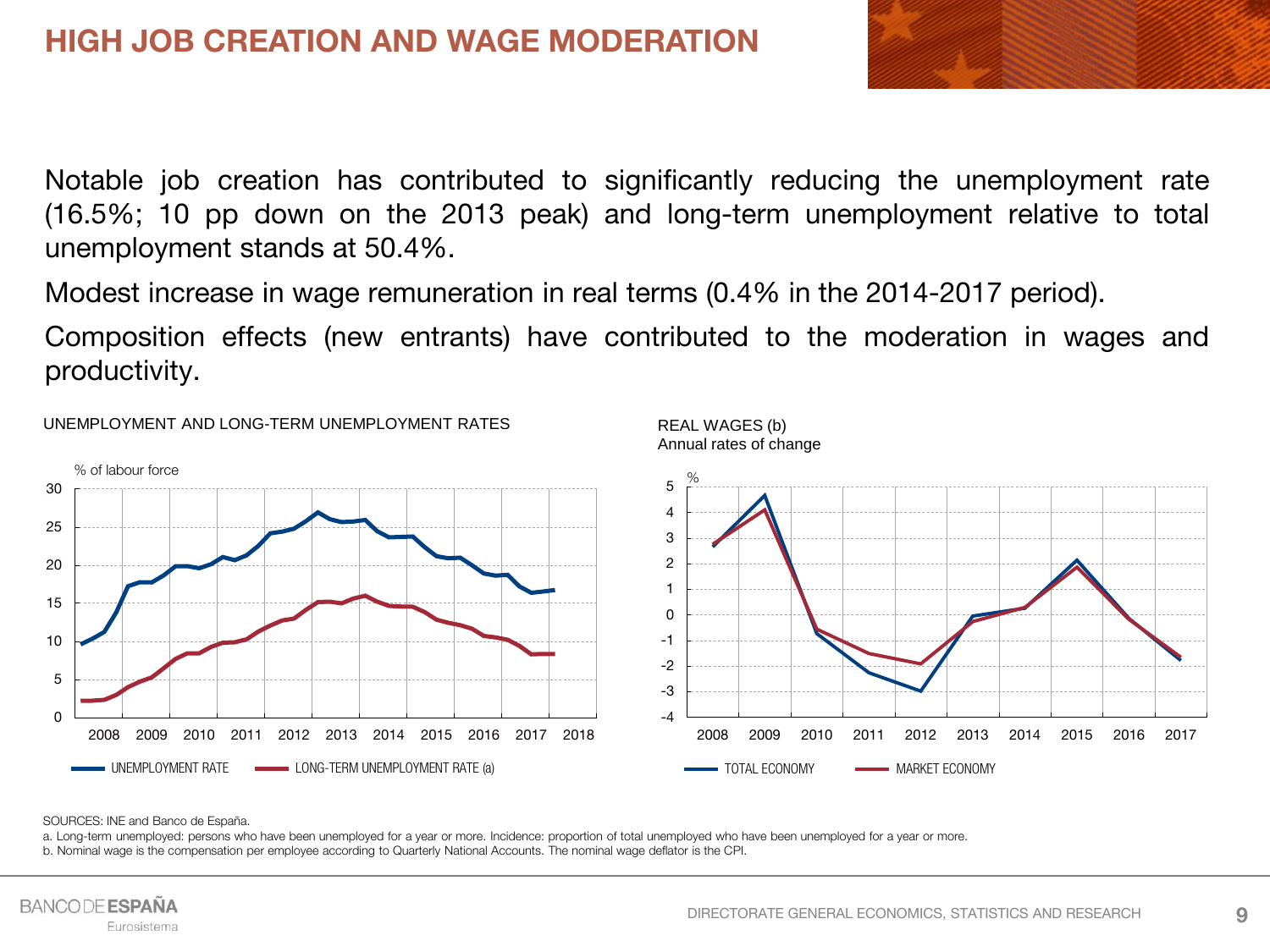## **COSTS AND PRICES CONTINUED TO SHOW LOW RATES OF INCREASE**



Stability of unit labour costs (up 0.2%) and bigger increases in domestic prices (1.2% increase in the value-added deflator).

The growth of the CPI (2%) was greatly determined by the increase in oil prices in the first half of the year.

Core inflation posted a low rate (1.1%)



MARKET ECONOMY VALUE ADDED DEFLATOR Contributions to year-on-year growth



#### CPI. CONTRIBUTIONS TO THE YEAR-ON-YEAR RATE

SOURCES: Eurostat, INE and Banco de España.

**10**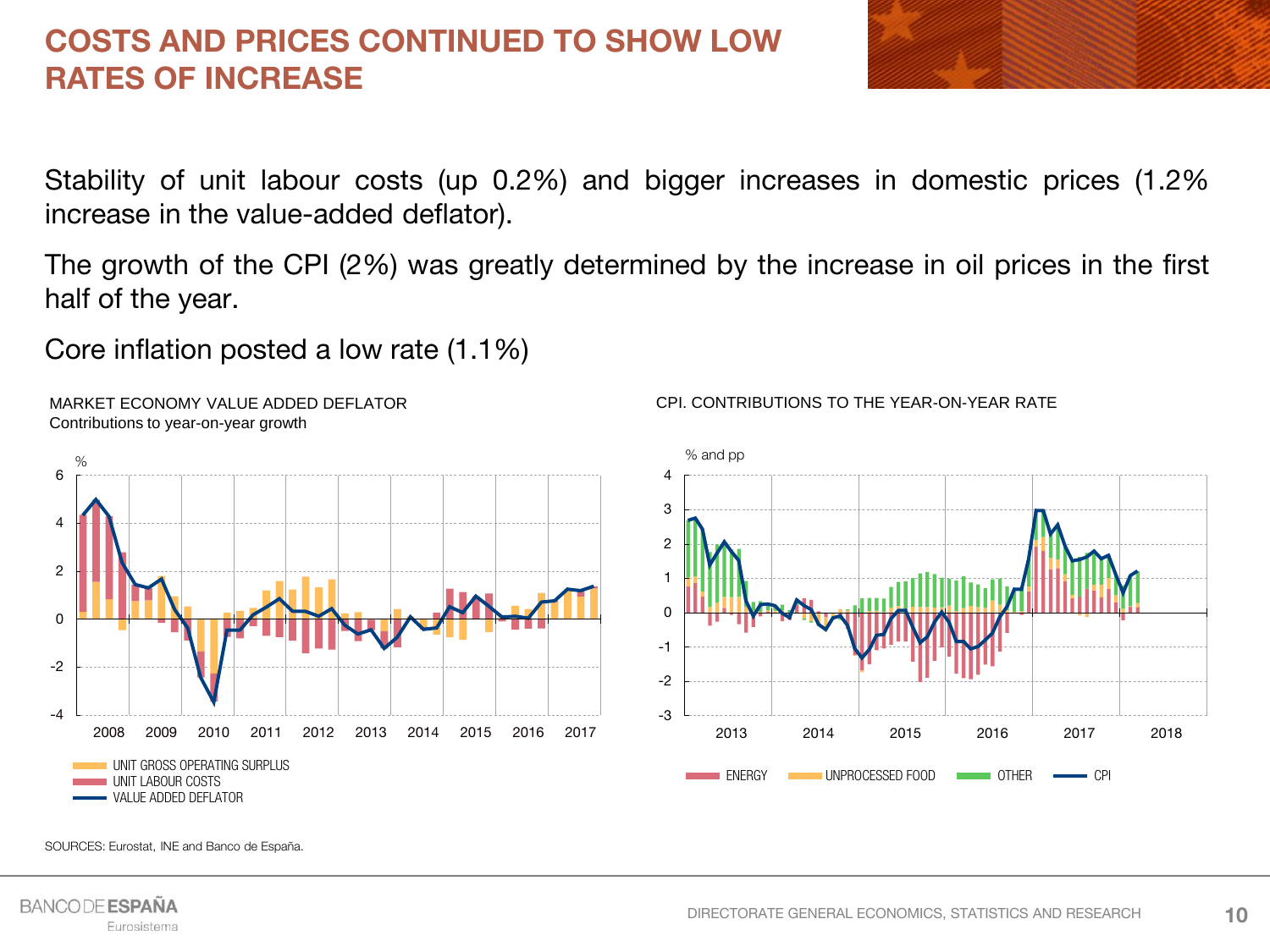

Along with other transitory factors, demand-side policies have contributed to the dynamism of the recovery.

Monetary policy measures have contributed notably to the real growth of GDP and of the CPI in the 2014-2018 period (Box).

Fiscal policy boosted growth in the two years spanning 2015 and 2016, and evidenced a neutral stance in 2017. Financial conditions also assisted the fiscal position, both directly (interest burden) and indirectly (aggregate growth).

These demand-side policies will progressively tend to have a more limited role.



SOURCES: ECB, Bloomberg and Thomson Reuters.

a. The cyclically-adjusted balance, net of temporary measures.

**11**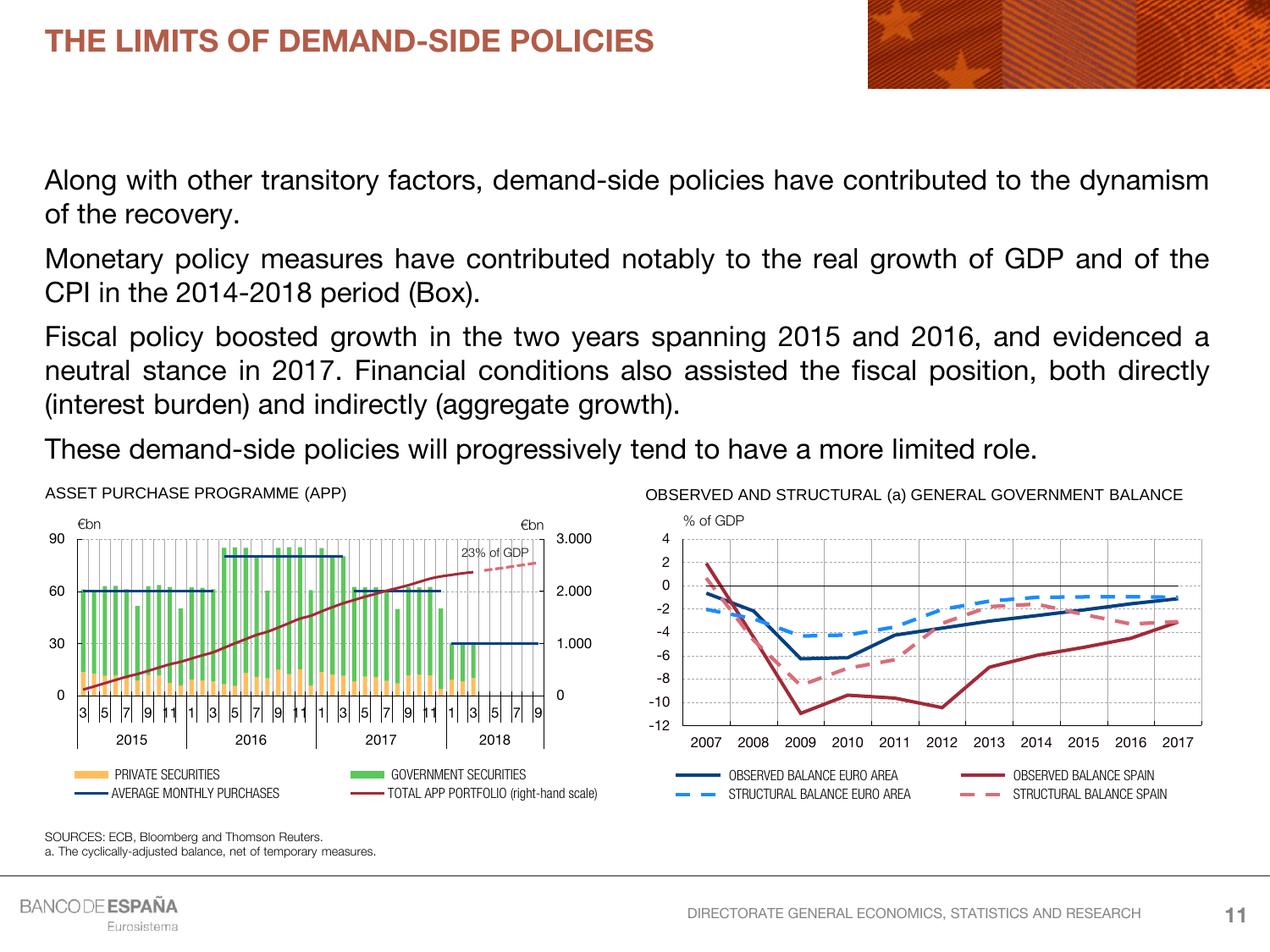### **PERSISTENCE OF THE EXTERNAL AND PUBLIC FINANCES IMBALANCES**



The persistence of a high level of external and public debt is a factor of vulnerability.

External vulnerability has been partly alleviated by the structural adjustment of the current account balance and the improved balance sheet positions of resident issuers.

Even complying with the (demanding) requirements of the "corrective arm" of the European fiscal rules framework, which may be met in 2018, and under benign macrofinancial assumptions, public debt is expected to hold at high levels in the coming decades.



SIMULATED PUBLIC DEBT PATHS IN A SCENARIO OF CONVERGENCE ON THE MEDIUM-TERM STRUCTURAL BALANCE OBJECTIVE (a)

SOURCE: Banco de España.

NET INTERNATIONAL INVESTMENT POSITION (IIP)

a. Drawn from the model described in P. Hernández de Cos, David López Rodríguez and J. J. Pérez (2018), *The challenges of public deleveraging,* Occasional Paper, no.1803, Banco de España.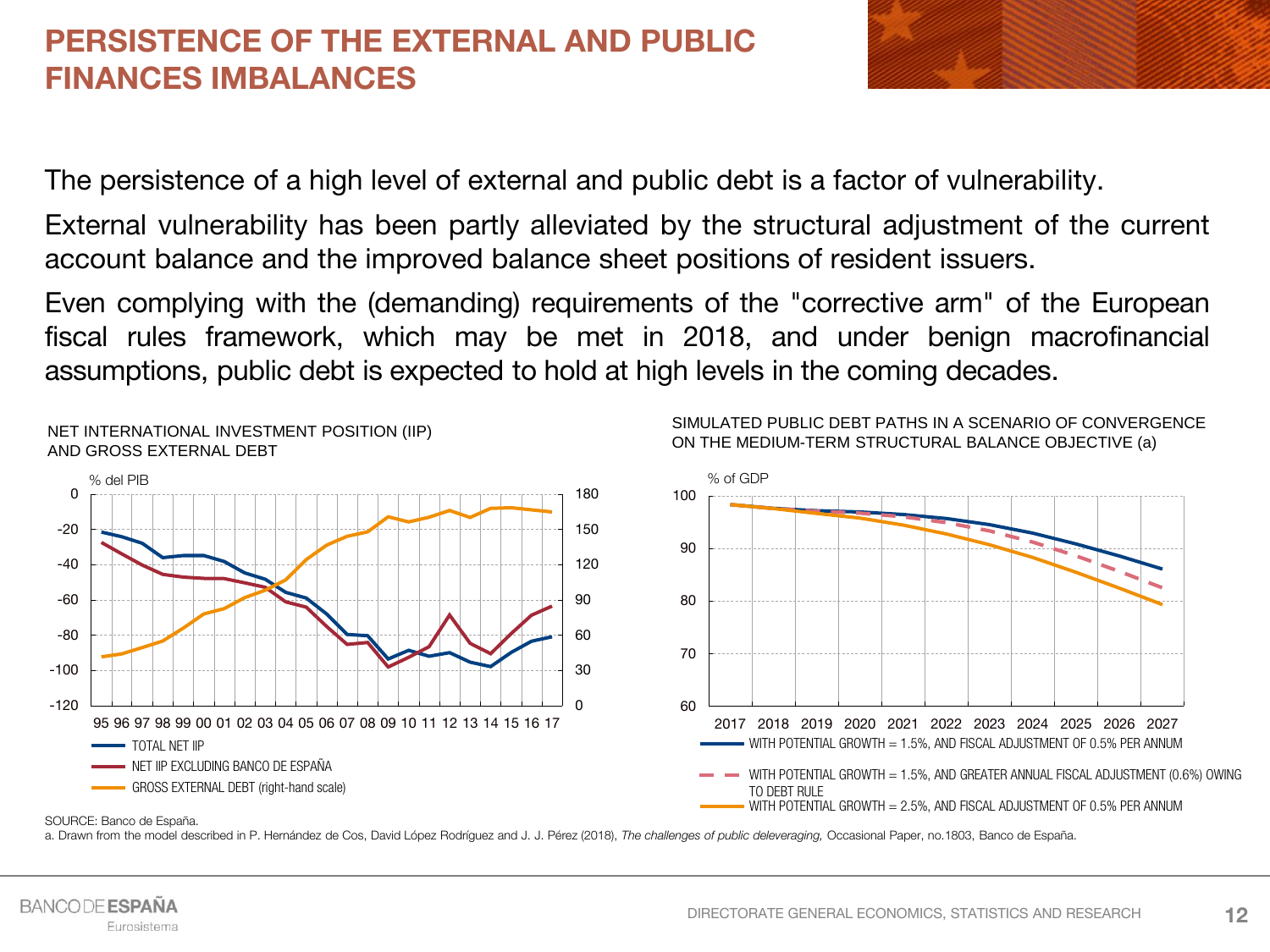# **LOOKING AHEAD, THE ECONOMY PROJECTS RELATIVELY MODEST POTENTIAL GROWTH**

Various structural factors restrict the Spanish economy's potential growth (between 1% and 1.5%): population ageing, a lower participation rate, high structural unemployment and low productivity.



SOURCE: European Commission (autumn 2017).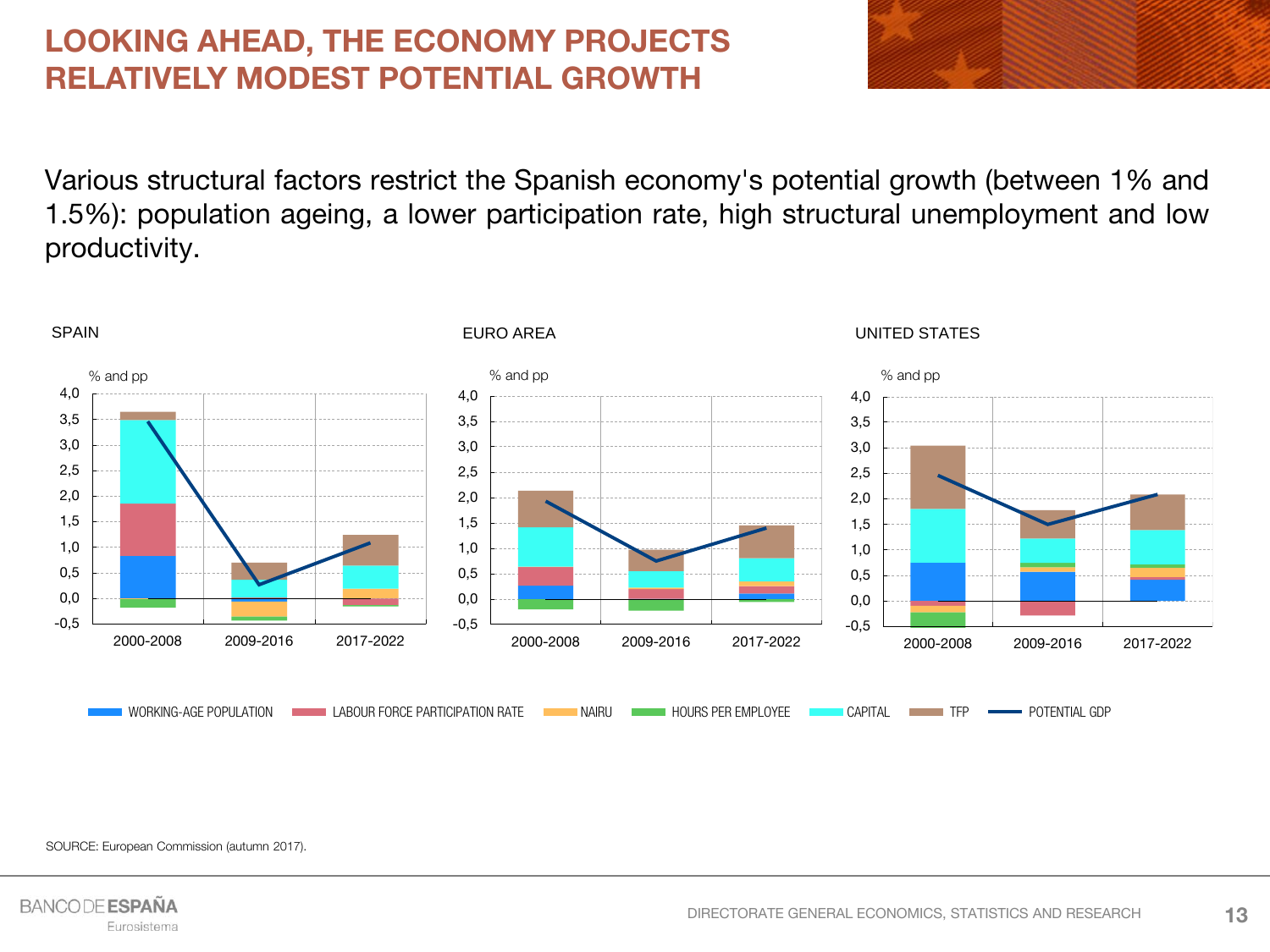# **THE PERSISTENCE OF UNEMPLOYMENT AMONG THE LEAST SKILLED AND HIGH LABOUR MARKET SEGMENTATION HAMPER PRODUCTIVITY GAINS**

The pattern of higher growth of temporary employment has been maintained.

The part-time ratio (and non-voluntary part-time work) is high.

Firms continue to prefer to adjust (temporary) employment rather than wages.

There is a high unemployment rate among workers with a lower level of educational attainment (30%) which affects the young and the elderly.





SOURCES: SPEE, Ministerio de Empleo y Seguridad Social, INE and Banco de España.

a. Employed persons who say they are working part-time because they were unable to find full-time work.

b. Low: no or only primary education, or having failed to complete, or to successfully complete, lower secondary education. High: tertiary education.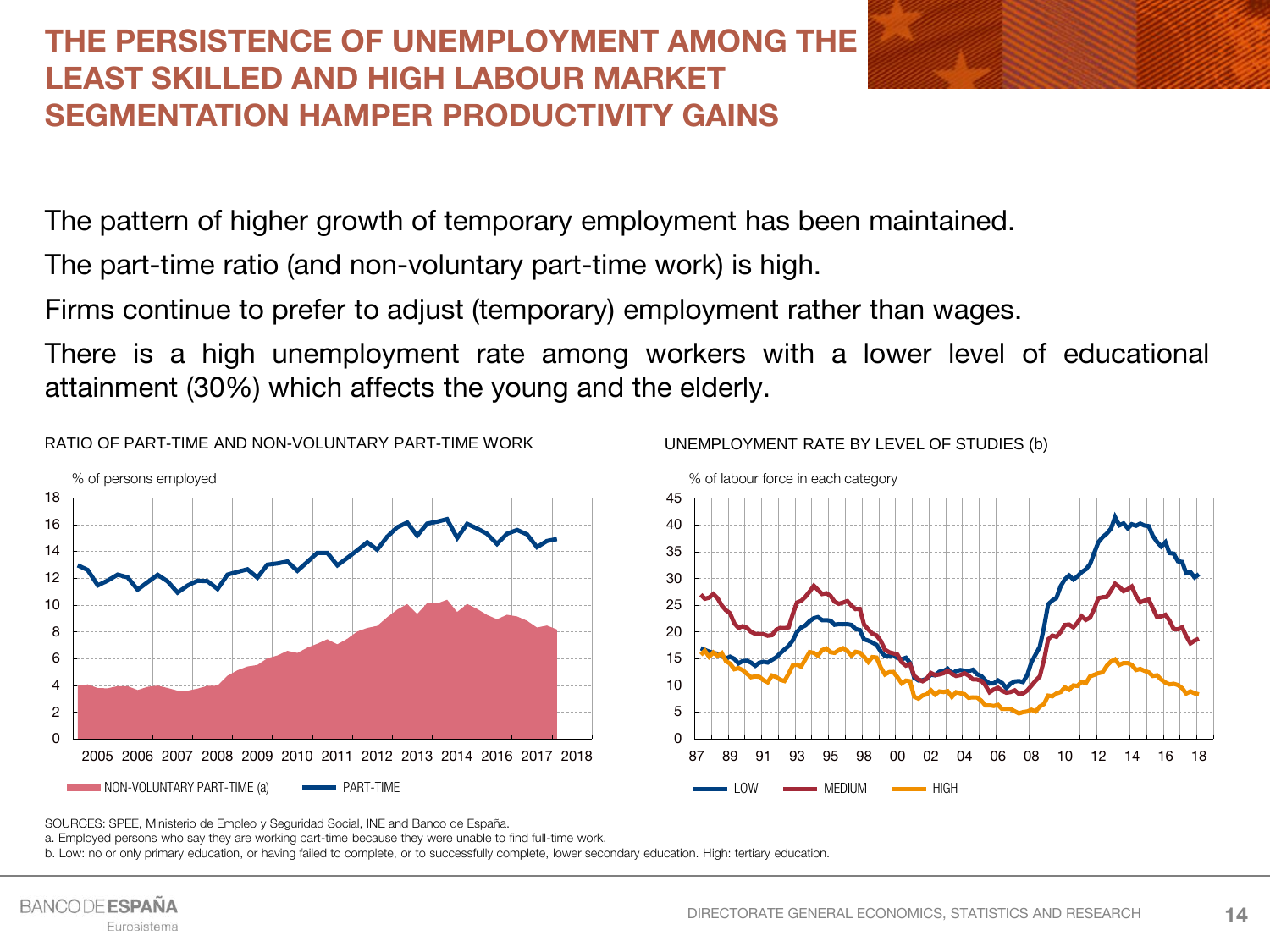## **SCANT CORRECTION OF BUSINESS MARK-UPS IN THE RECOVERY**



Since the crisis, the relative adjustment of wages has borne the brunt of gains in competitiveness vis-à-vis the euro area.

The correction of the unit operating surplus has been much less than that of wages.

The scant correction of mark-ups in the recovery may be due to the lack of competition in specific productive sectors.



SOURCES: Eurostat, INE and Banco de España.

**15**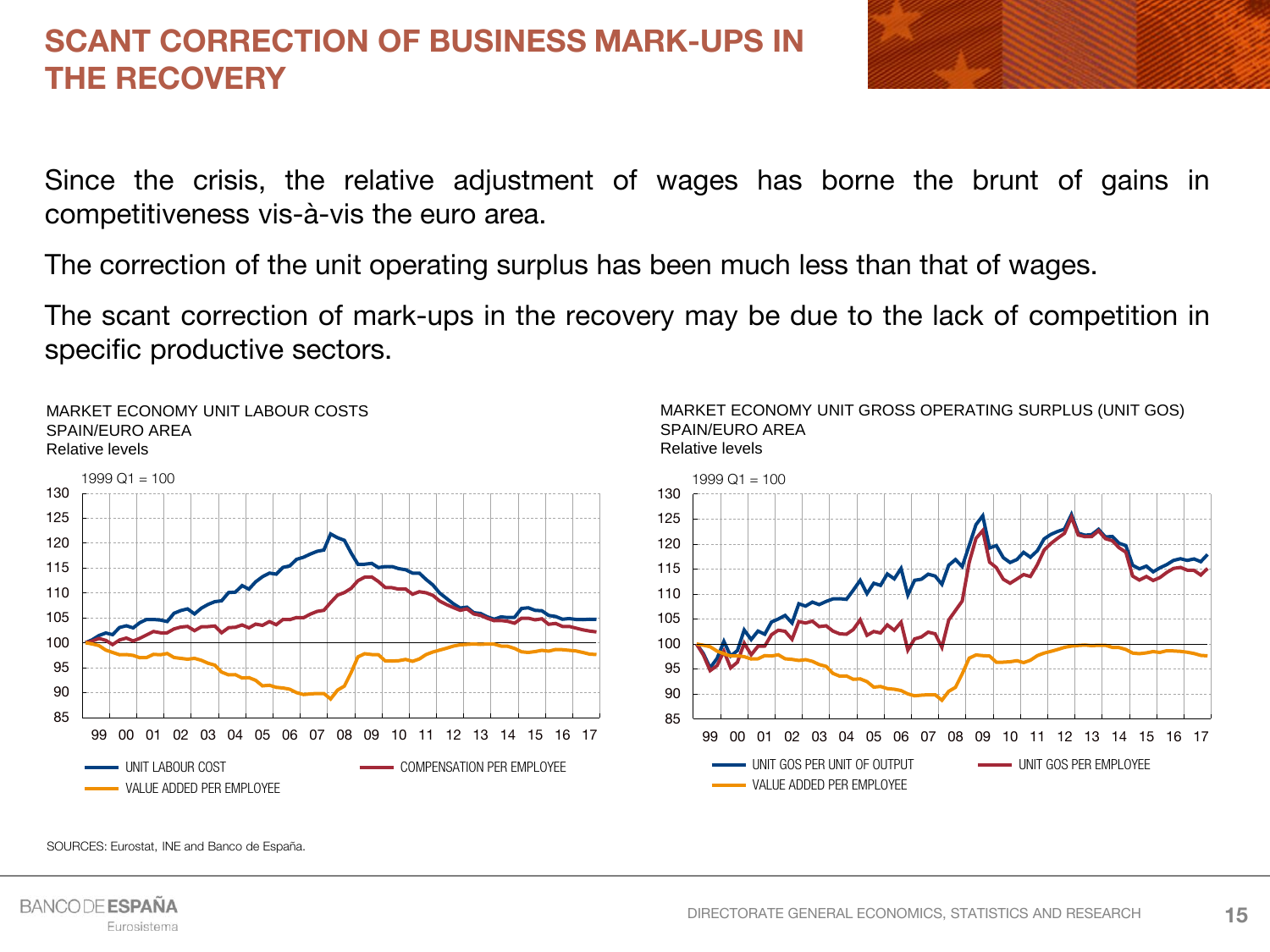

**Maintaining sustained growth in the future will require reforms that replace the cyclical boost stemming mainly from demand-side policies.**

#### **Addressing the challenge of population ageing**

• Policies that foment increases in the participation rate (migratory policies; work-family balance; promotion of the birth rate).

#### **Headway in reducing fiscal policy imbalances**

- The persistent maintenance of high public debt reduces growth. A public deleveraging process such as that required by the SGP for the case of the Spanish economy will call for a still-significant fiscal consolidation drive that must last over time.
- The fiscal consolidation process should be compatible with an improvement in the quality of public finances.
- Population ageing generates pressures on pensions spending, health care spending and long-term care. The potential reforms should ensure the sustainability of the pensions system.
- The regional government financing arrangements should be revised to enhance their transparency; to adapt resources to spending requirements; and to increase fiscal coresponsibility.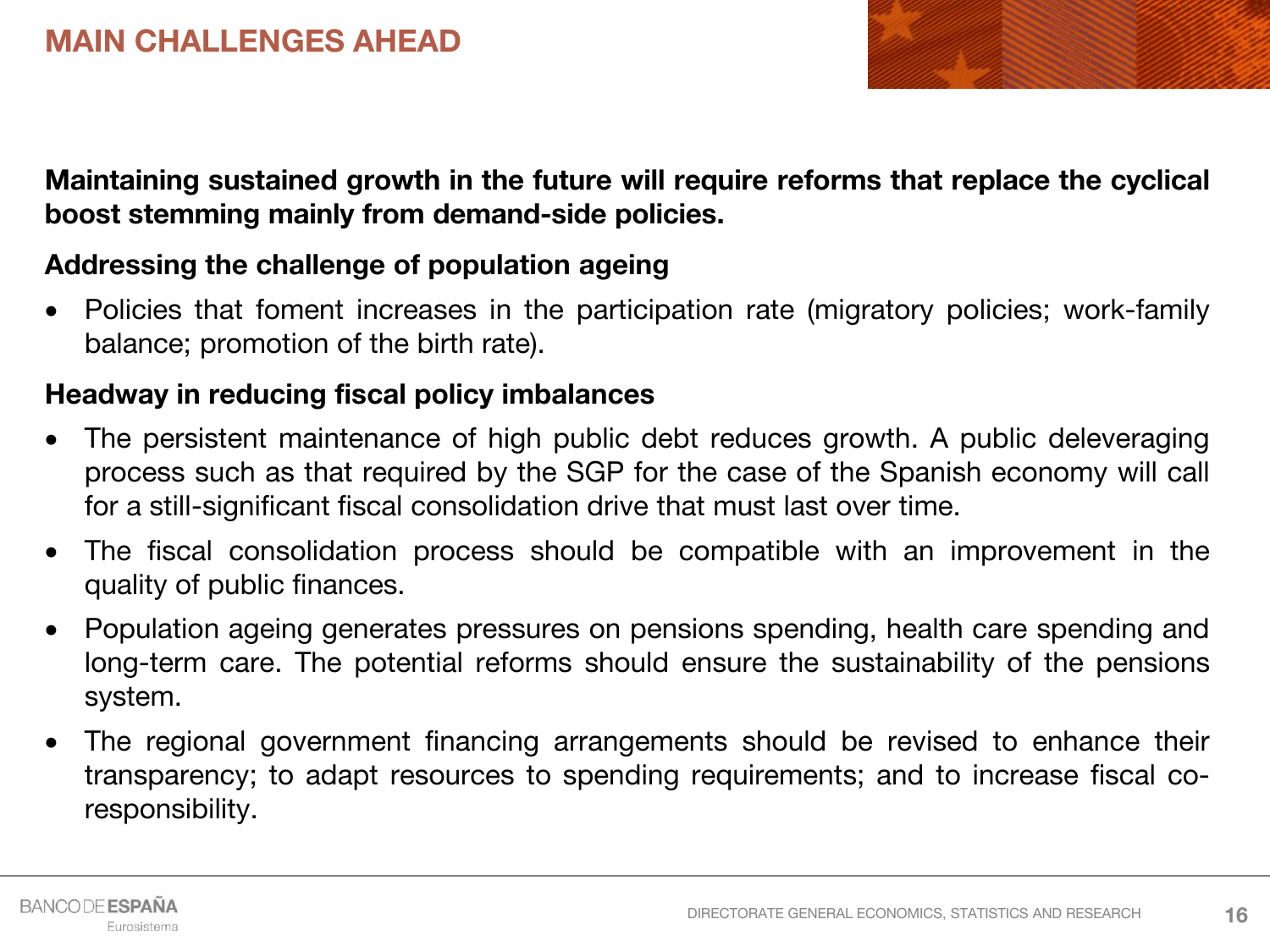#### **MAIN CHALLENGES AHEAD**



#### **Increasing potential growth requires productivity gains**

- Application of policies promoting the training of the least-skilled unemployed.
- Elimination of frictions in the labour market that allow an excessive turnover of contracts and that restrict firm-level representativeness in wage bargaining.
- Correction of regulatory barriers that restrict the efficient allocation of resources and business competition.
- Increased investment in human and technological capital.

#### **Addressing challenges to the financial system**

 Credit institutions should adapt to the new regulatory environment and to technological advances in order to continue pursuing their role as intermediaries in financial flows.